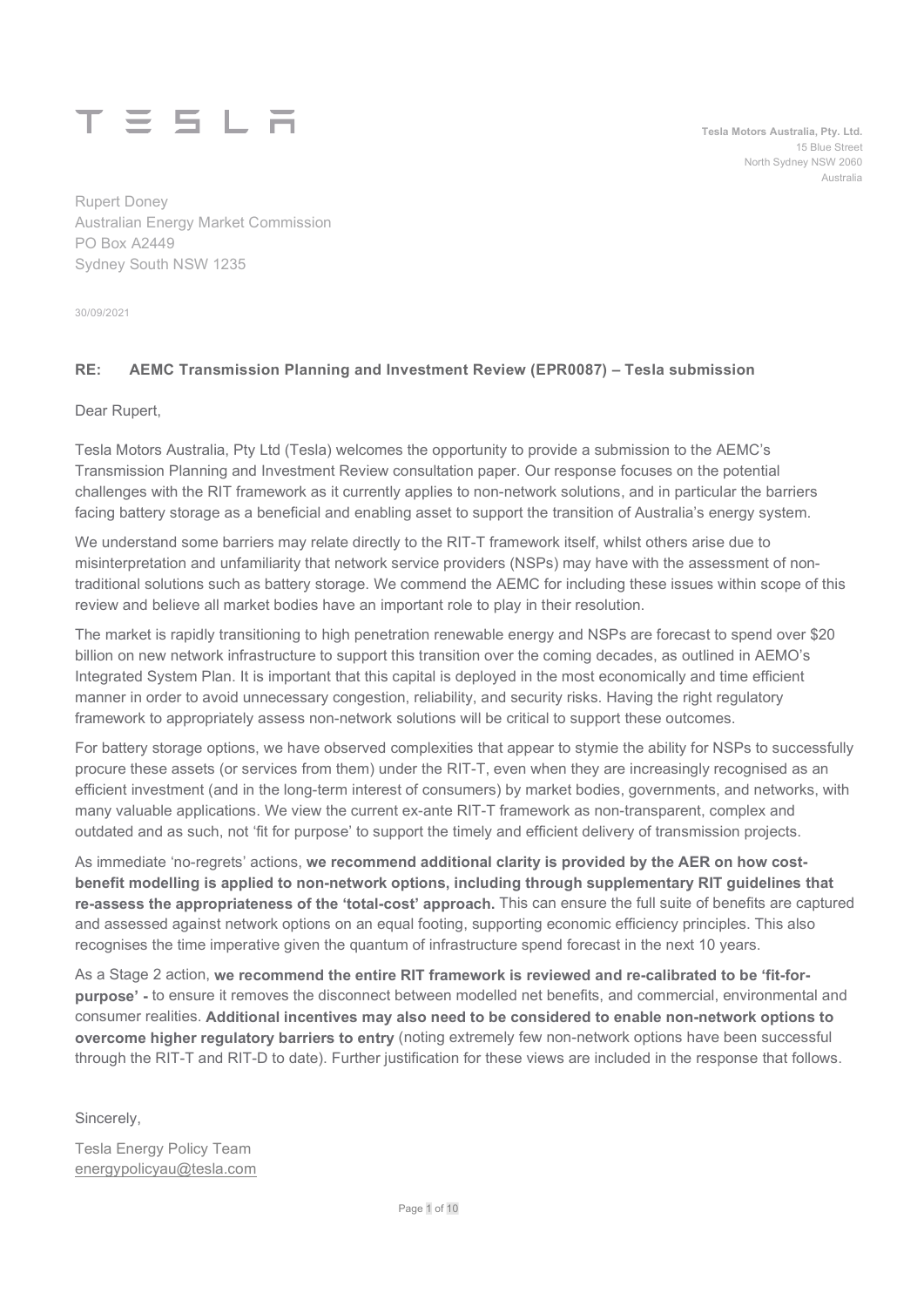### **Context**

Tesla commends the AEMC for its self-initiation of this review and agrees with the AEMC's objectives and framing of the issue, to ensure –

"the regulatory framework can accommodate discrete investments of the size and scale required for the energy transition, and that it is sufficiently robust to effectively manage the uncertainty stemming from the pace of Australia's energy transition.

A central element of supporting this outcome is ensuring appropriate and equitable treatment of all potential solutions that can address the network's identified need, recognising that underling the pace of the energy transition, is the pace of technology innovation, creating new opportunities to procure equivalent (or better) services from nontraditional network assets, such as battery storage. Tesla strongly supports the AEMC's objectives in this regard:

"Preserving neutrality between network and non-network options is central to the regulatory framework facilitating identification of the most efficient solution to an identified need (which may be network, nonnetwork or a combination of network and non-network solutions)."

Numerous studies have outlined the preferences for NSPs to focus on 'traditional' network-based capital investments, noting capital expenditure biases, lack of contestability, information asymmetries, misaligned incentives, cultural inertia, and institutional risk-aversion as possible explanations<sup>1</sup>. Our experience in navigating Australia's regulatory frameworks over recent years supports the validity of all these issues. We note a review of RIT-Ds by the AER highlighted only 1 successful non-network project since the RIT-Ds introduction in 2013, and similarly we are only aware of a single RIT-T (Powering Sydney's Future) that selected a non-network option - as an interim solution ahead of new network spend and by leveraging joint distribution network benefits. This is despite the increasing recognition and signalled intent for NSPs to deploy storage at scale across their service areas.<sup>2</sup>

The summary provided in the consultation paper captures these issues and provides a clear outline of the barriers arising in the transmission planning process. We strongly agree with the following exploratory statements presented as priority issues to be progressed through this review, i.e.:

- The benefits included in the current planning processes (i.e., the ISP and RIT-T) are not sufficiently broad to capture the drivers of major transmission investment
- There is a disconnect between what is required under the Rules and feasible in practice, and this disconnect warrants guidance on hard to monetise benefits
- There are barriers that prevent the equal treatment of non-network options under the RIT-T

However, we suggest these issues are not just limited to ISP related projects that may have additional uncertainty relative to business as usual but are equally relevant to all projects that satisfy the RIT thresholds.

Failing to update the RIT frameworks expeditiously will continue to frustrate the efficient investment in, and delivery of, new assets in the short term (driving higher costs for consumers and increased supply risk), and over longer timeframes will ultimately lead to a fragmentation of the national energy market itself. We are already seeing this play out with Victoria (NEVA) and NSW (Electricity Infrastructure Roadmap) derogating from the NER through state legislation to create the fit-for-purpose transmission planning processes needed to deliver their energy and emissions objectives and manage affordability, reliability, and security risks.

<sup>&</sup>lt;sup>1</sup> See HoustonKemp Report: Regulatory treatment of large, discrete electricity transmission investments, August 2020; and Simshauser et al paper noting: "parametric uncertainty regarding aggregate demand, construction costs, policy, long-lead times and the consequences of irreversible investment commitment typically means transmission planners are in fact highly risk averse"

<sup>&</sup>lt;sup>2</sup> See TransGrid Wallgrove Battery; Powerlink's battery EOI; ElectraNet Network Vision 2021; Powercor Victorian REZ proposal; Victorian SIPS Big Battery (that derogated from RIT) with underlying cost-benefit modelling; Western Power distributed storage plan for WA; and strong pipeline of network procured battery storage across US markets (e.g. PJM and CAISO).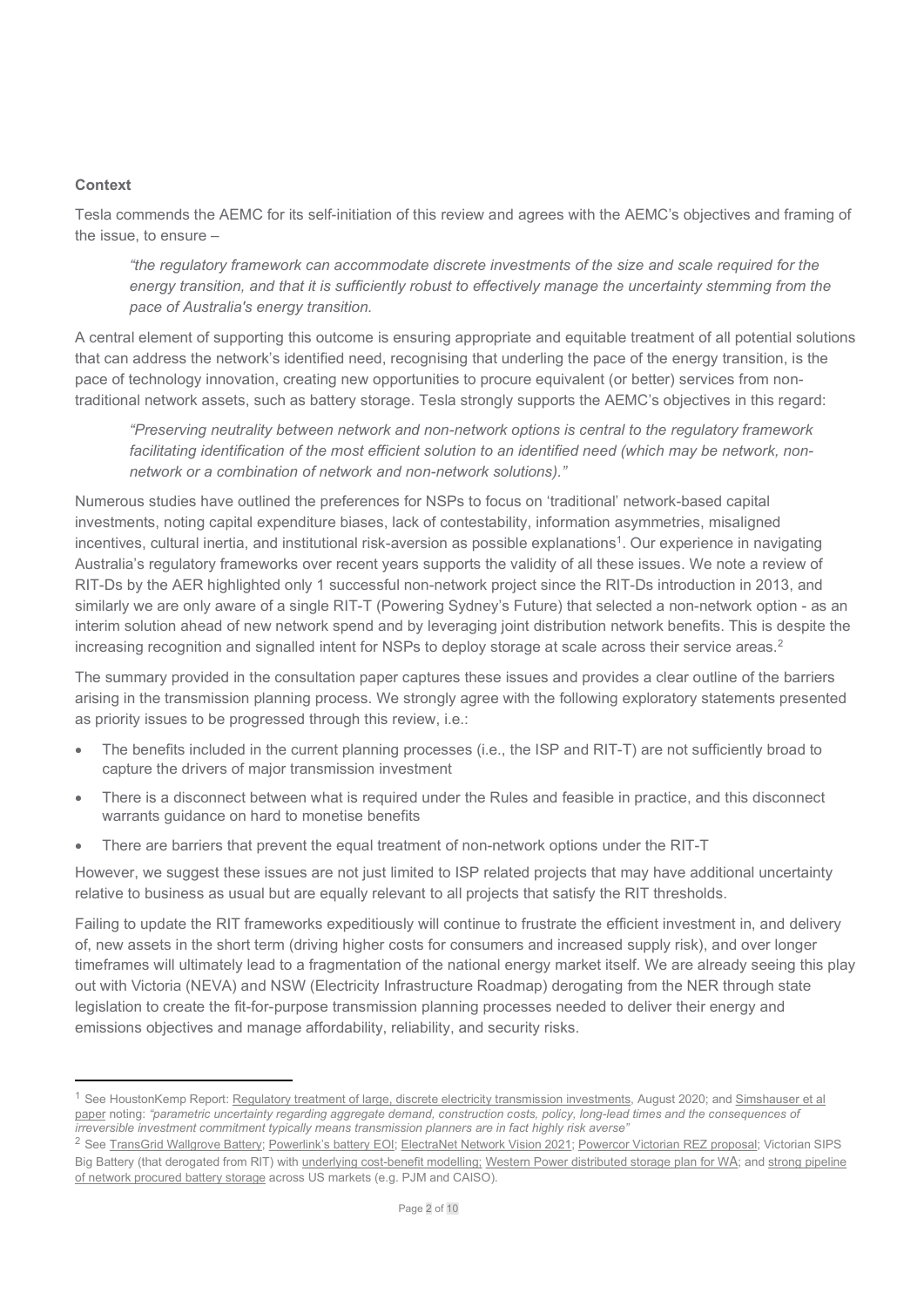### Battery storage benefits

Appropriate planning and integration of energy storage is vital for the long-term reliability, security and emissions reduction ambitions of the Australian energy market. This is now widely recognised by all market bodies: AEMC's recent Integrating Energy Storage draft determination is testament to the importance of storage; with AEMO's 2020 Integrated System Plan anticipating that up to 50GW of new large-scale renewable energy generation will be supported by almost 20GW of new storage capacity (per the step change scenario) to provide resource adequacy. This capacity will be made up of pumped hydro, large-scale battery energy storage systems, and distributed batteries, including virtual power plants (VPPs). This is in addition and as a complement to over \$20 billion of network investment forecast as critical infrastructure by AEMO out to 2040<sup>3</sup>.

For networks, there are three key applications where battery storage can competitively provide services:



Battery storage systems have proven their ability to provide all essential energy, system and network services with premium speed and accuracy. AEMO's latest white paper on advanced inverter technologies<sup>4</sup> highlights the importance of inverter-based technologies, grid-forming battery storage in particular, in supporting the transition to high penetration renewable systems, and the need for new assets to provide inertia, system strength, and voltage stability in place of a retiring synchronous thermal fleet. Tesla is actively working on two leading project trials to demonstrate its grid-forming capabilities through its Virtual Machine Mode (VMM): (1) Hornsdale Power Reserve (HPR) in South Australia; and (2) TransGrid's Wallgrove Battery.

Unlocking provision of all services (stacking wholesale market revenues with essential system and network services) is a necessary precursor to deploy storage at the scale required and will accelerate uptake and support development of new commercial models. This is being increasingly recognised by state-led energy policies, including NSW Government's 2GW storage target, and the Victorian REZ Development Plan to integrate 2.4GW of storage across the state. Whilst some market reforms are progressing to support this future (e.g. TransGrid's System Strength rule change), achieving these targets will require regulatory reforms and rule changes that ensure our network planning framework keeps pace with speed and scale of the transition already underway.

Despite the known and well demonstrated benefits of storage, having very few examples of non-network options ever being selected under the RIT-T and RIT-D clearly demonstrates the need for change.

<sup>&</sup>lt;sup>3</sup> See AEMO 2020 Integrated System Plan, Section E2, Table 14 (pg 8)

<sup>&</sup>lt;sup>4</sup> See AEMO White Paper - Application of Advanced Grid-scale Inverters in the NEM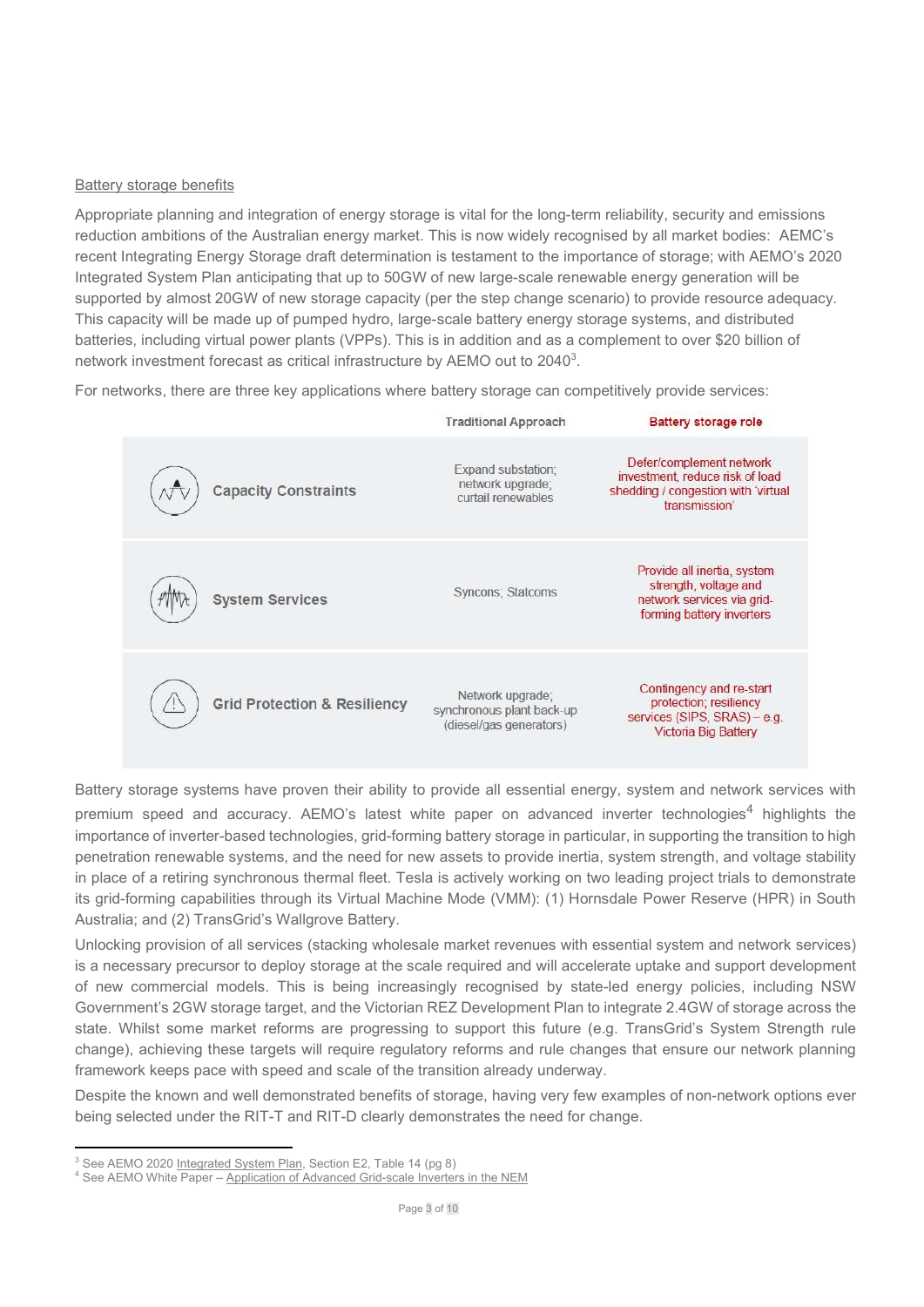# Key Barriers in RIT-T

As central players in the electricity system, networks have inherent advantages and opportunities to support the efficient uptake and integration of storage – but barriers and myths prevail. To date, Tesla has observed non-network proposals encountering one or more of the following barriers through the RIT-T process:

| <b>Barrier</b>                                                                                                                                                                                                        | <b>Example of NSP treatment</b>                                                                                                                                                                                                                                                                                                                                                                      | <b>Tesla comment</b>                                                                                                                                                                                                                                                                                                                                                                                                                                                                                                                                                                                                                                                                            |
|-----------------------------------------------------------------------------------------------------------------------------------------------------------------------------------------------------------------------|------------------------------------------------------------------------------------------------------------------------------------------------------------------------------------------------------------------------------------------------------------------------------------------------------------------------------------------------------------------------------------------------------|-------------------------------------------------------------------------------------------------------------------------------------------------------------------------------------------------------------------------------------------------------------------------------------------------------------------------------------------------------------------------------------------------------------------------------------------------------------------------------------------------------------------------------------------------------------------------------------------------------------------------------------------------------------------------------------------------|
| Cost<br>1.<br>"batteries are too expensive and<br>won't be commercial till 2030s"                                                                                                                                     | NSPs using outdated assumptions often<br>view battery technology as more<br>expensive than alternatives and rule out<br>their consideration upfront<br>Risk-aversion / unfamiliarity may also drive<br>additional costs (e.g. inclusion of syncons<br>when grid-forming inverters provide<br>requisite system strength; high losses; or<br>artificially short asset lifetime)                        | AEMO's Integrated System Plan has<br>demonstrated the falling cost of battery storage<br>and provides standard technology cost input<br>assumptions that can be used to counter this<br>issue.                                                                                                                                                                                                                                                                                                                                                                                                                                                                                                  |
| <b>Technical Feasibility</b><br>2.<br>"batteries don't have technical<br>capability to supportnetwork<br>strength / inertia"<br>"battery systems were excluded on<br>the basis they were not technically<br>feasible" | Some NSPs have previously excluded<br>battery systems on the basis they did not<br>have the capability to provide necessary<br>grid services such as network system<br>strength and/or inertia.<br>The burden of proof lies with non-network<br>option proponents to spend time,<br>resources and budget on detailed<br>modelling studies, ahead of being selected<br>(i.e. all at-risk investment). | This issue should be resolved through in-<br>market technical demonstrations, and the<br>increasing confidence of AEMO in inverter-<br>based technologies. Increasing storage<br>deployments, (many supported by ARENA<br>grants) will yield real network and system<br>performance data. Several knowledge sharing<br>reports focusing on the suite of services<br>provided by battery storage (e.g. HPR and<br>Wallgrove) will also clearly demonstrate<br>feasibility of network services.<br>AEMO's engineering framework and Advanced<br>inverter white-paper will also inform grid-<br>forming capabilities for newer services such as<br>inertia, system strength and voltage stability. |
| <b>Regulatory treatment</b><br>3.<br>"regulations prevent us from<br>owning or operating storage<br>assets"<br>"economic frameworks model                                                                             | NSPs face limited guidance material on<br>the treatment of battery storage under the<br>RIT cost/benefit framework - undervaluing<br>the benefits and overinflating the costs.<br>There is also a lack of clear guidance on                                                                                                                                                                          | Ongoing confusion on application of RIT<br>framework. Requires consistent and accurate<br>interpretation of what costs and benefits to<br>include to prevent ongoing irrational outcomes.<br><b>This AEMC Transmission Planning Review</b>                                                                                                                                                                                                                                                                                                                                                                                                                                                      |
| storage negatively, even though<br>we know they are commercial"                                                                                                                                                       | how to treat hard to monetise benefits, and<br>how to allocate costs where assets are<br>shared and/or leased.                                                                                                                                                                                                                                                                                       | is key opportunity to support equitable<br>outcomes and remove existing barriers and<br>issues with RIT-T.                                                                                                                                                                                                                                                                                                                                                                                                                                                                                                                                                                                      |

Whilst the cost and technical feasibility barriers are being overcome through the irrefutable evidence of technology innovation, the AEMC's Transmission Planning Review will be critical in ensuring the regulatory barriers are captured and addressed as quickly as possible. The AER's involvement and support will be essential, and we support the 'market body advisory group' to be leveraged to ensure collaboration on actions and appropriate governance can be established.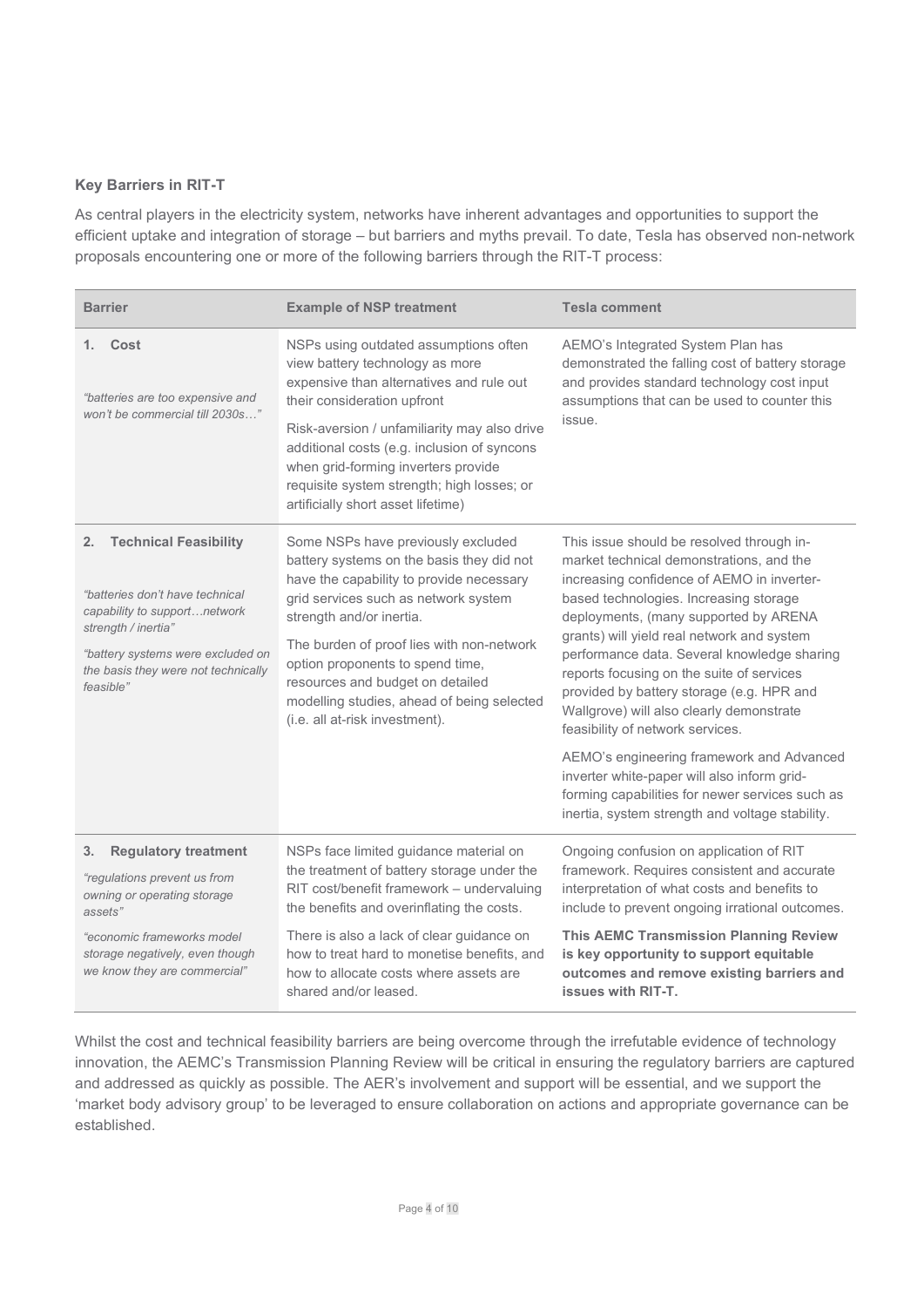## RIT Economic Modelling Assessment Issues

On top of the documented drivers for preferring 'traditional' capex (i.e. misaligned incentives, cultural inertia, risk aversion, lack of contestability etc) NSPs face limited guidance material (e.g. case studies, examples, clear and consistent input assumptions) on how to properly assign value to storage under the RIT-T – leading to an undervaluation of the benefits and over-inflation of the costs.

In Tesla's experience, the RIT assessment framework still presents as a 'black-box' to non-network option providers, with NSPs (and their economic consultants) modelling cost-benefit assessments based on a limited set of cost input assumptions (potentially out-dated or disadvantageous relative to actual specifications) – e.g. for battery storage: inflating capital costs, reducing asset lifetime, and lowering round-trip-efficiency.

On the benefits side, the array of benefits listed and considered within the RIT are not sufficiently broad to capture the true 'real-world' benefits that arise from otherwise commercially viable projects. In particular, the hard to monetise benefits are commonly excluded, even though they potentially make up a larger proportion of the benefits from non-network solutions relative to traditional network solutions. Tesla has observed the following specific issues:

- Optionality: whilst part of the framework, we are yet to see this value ever captured through standard models. We note this requires more complex, probabilistic modelling (to factor in load/generation uncertainty), but this may be warranted as it forms a key part of the value proposition for non-network solutions relative to network assets (e.g. rapid deployment of battery storage that can be deployed in months not years). It would also exclude the modularity value of batteries that can be scaled up or down as uncertain load and generation forecasts are realised (or not). We note that this uncertainty appears to be increasing with the rapid transformation of the energy sector. Fast deployable solutions such as grid-batteries or aggregated DER has demonstrated benefits to reduce network upgrade costs, accelerate timelines, avoid sunk costs, or defer the build out of major projects.
- Market benefits: battery storage has consistently demonstrated its ability to reduce prices in wholesale energy and frequency control ancillary service markets. NSPs following RIT-T guidance exclude these benefits on the basis of 'wealth transfers' between market participants, but this appears to completely negate the benefits from improved liquidity and/or the removal of price distortions in the market. There would also likely be reduced costs on other partiers (e.g. back-up plant).
- Resiliency benefits: Inter-regional resiliency and planning is another prime value opportunity storage has proven capability to provide resiliency and system security within and across regions (e.g. virtual transmission, batteries providing system restart ancillary services etc.). Hornsdale Power Reserve has already evidenced its premium ability to support arresting frequency in multiple system security events - a clear example of the ongoing need for network investments in batteries and the wider role 'virtual transmission' capacity can play. It remains unclear how any of this value is currently captured through the RIT framework.
- Ancillary market benefits: we understand NSPs only typically model wholesale energy changes occurring in dispatch - considering FCAS a negligible class of market benefit. However, this is backwards for battery storage projects that currently see most of their value realised in FCAS markets. More detailed modelling would ensure the true value of these benefits can also be captured, even if it is more complex than energy only models.
- Capital Cost Asymmetry: battery storage can provide multiple services to multiple parties. We understand the AER has recently updated guidelines to address asymmetries between capex and opex solutions (i.e. regardless of ownership the total economic cost of solutions should be captured), however recent discussions with NSPs suggest this will disadvantage battery storage even further, which is disconnected from the reality of investment decisions – see examples below.

Collectively, these issues create significant distortions in outcomes. Failing to provide for a true assessment of the costs and benefits of non-network options is driving a significant disconnect between what is theoretically modelled in RIT-T rankings, and what is actually the most commercially viable and beneficial projects in practice.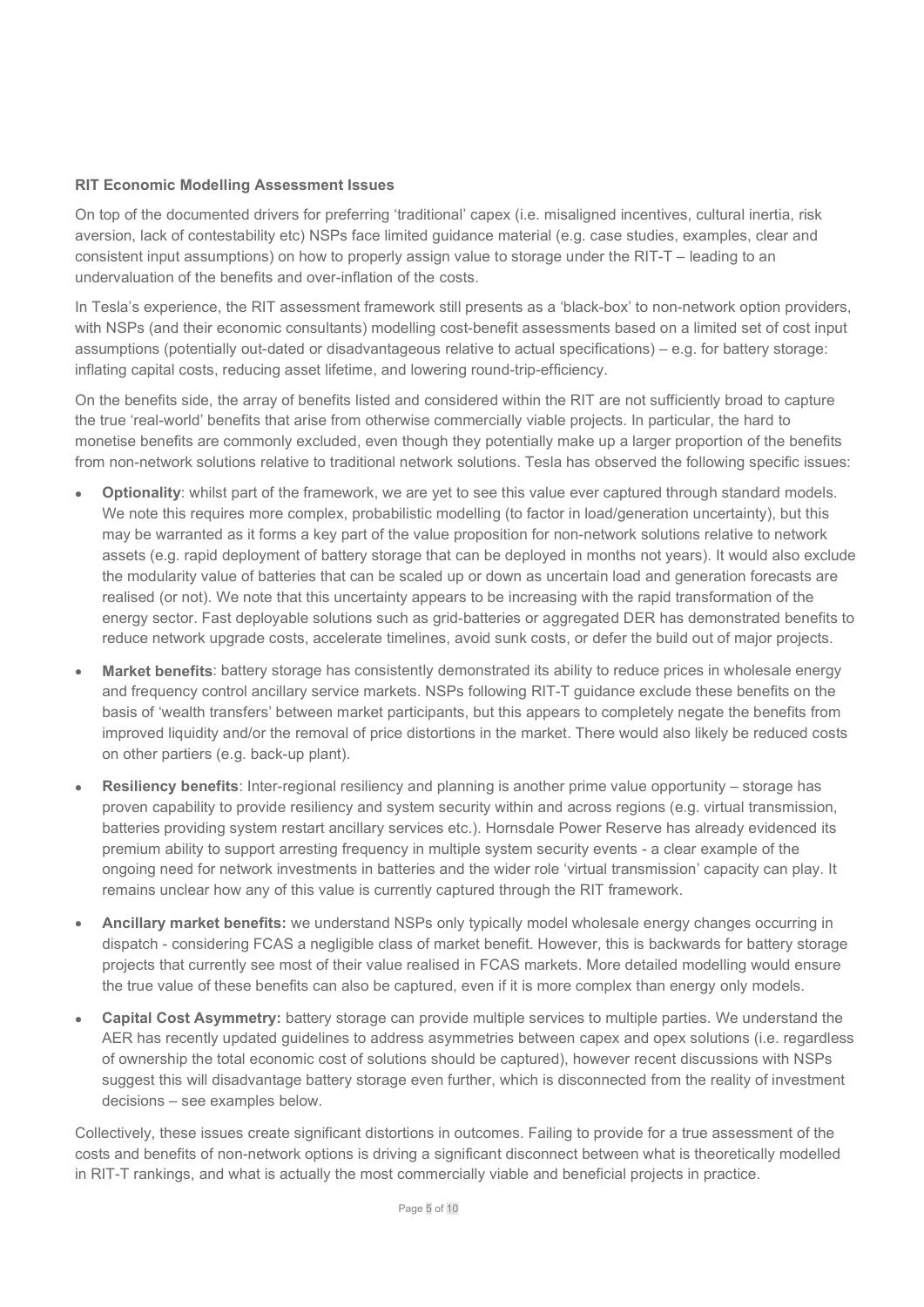#### EXAMPLE A

#### Illustrative example of cost treatment for non-network proposal

The following example highlights the irrational treatment battery storage projects face under the current interpretation of the RIT-T framework – demonstrating the need for AER / AEMC clarity:

Project assumptions (purely illustrative):

- 1. Identified network need for 50MW of capacity
- 2. Non-network solution proposed with oversized 100MW battery system (i.e. 50% portion providing network service, 50% participating in market – and for simplicity assume market operation has no impact on network performance)

Ownership and commercial model options:

- a) NSP owns battery, incurs 100% capital cost, but receives lease payments from 3<sup>rd</sup> party to use 50MW portion (e.g. TransGrid Wallgrove battery model)
- b) NSP leases battery, no upfront cost incurred, and pays 3<sup>rd</sup> party a network service (opex) lease payment for 50MW portion (e.g. SIPS contract between SA Government / ElectraNet and Hornsdale Power Reserve)

There is a clear disconnect between what the cost treatment would be vs should be for these proposals From first principles, it would make sense to partition the battery into its network and market role – and assess the true costs and benefits according to the NPS's requirement (and noting precedent set by AER for the ElectraNet ESCRI battery).

However, Tesla's understanding is that the latest guidelines (example 20 in RIT-T guidelines) are being interpreted such that the total capital costs for the oversized 100MW battery must be included under both ownership models, whilst any lease payments that 3rd parties provide are excluded as they would be considered a 'wealth transfer' (i.e. if 100MW battery costs \$100m, and a 3rd party provides \$50m NPV lease payments, NSP must still book \$100m cost under both models (a) and (b).

Whilst this view may align with theoretical economic cost principles, it appears to directly ignore the practical market benefits of non-network solutions that would be released by consumers, network businesses, and solution providers.

### EXAMPLE B

#### Illustrative Financial Comparison – battery storage vs synchronous condensers

Using the latest RIT-T guideline interpretations described in Example A, suggests that an equivalent network asset (e.g. synchronous condenser), with no market participation benefits, no lease payment offsets, and fully network owned (100% of capital costs) would be assessed as having a higher theoretical 'net benefit' based on the RIT framework assumptions, even though it costs the NSP (and ultimately consumers) significantly more in reality. This approach also ignores the suite of other essential system and wholesale market services (and benefits) that could be provided from the same battery asset:

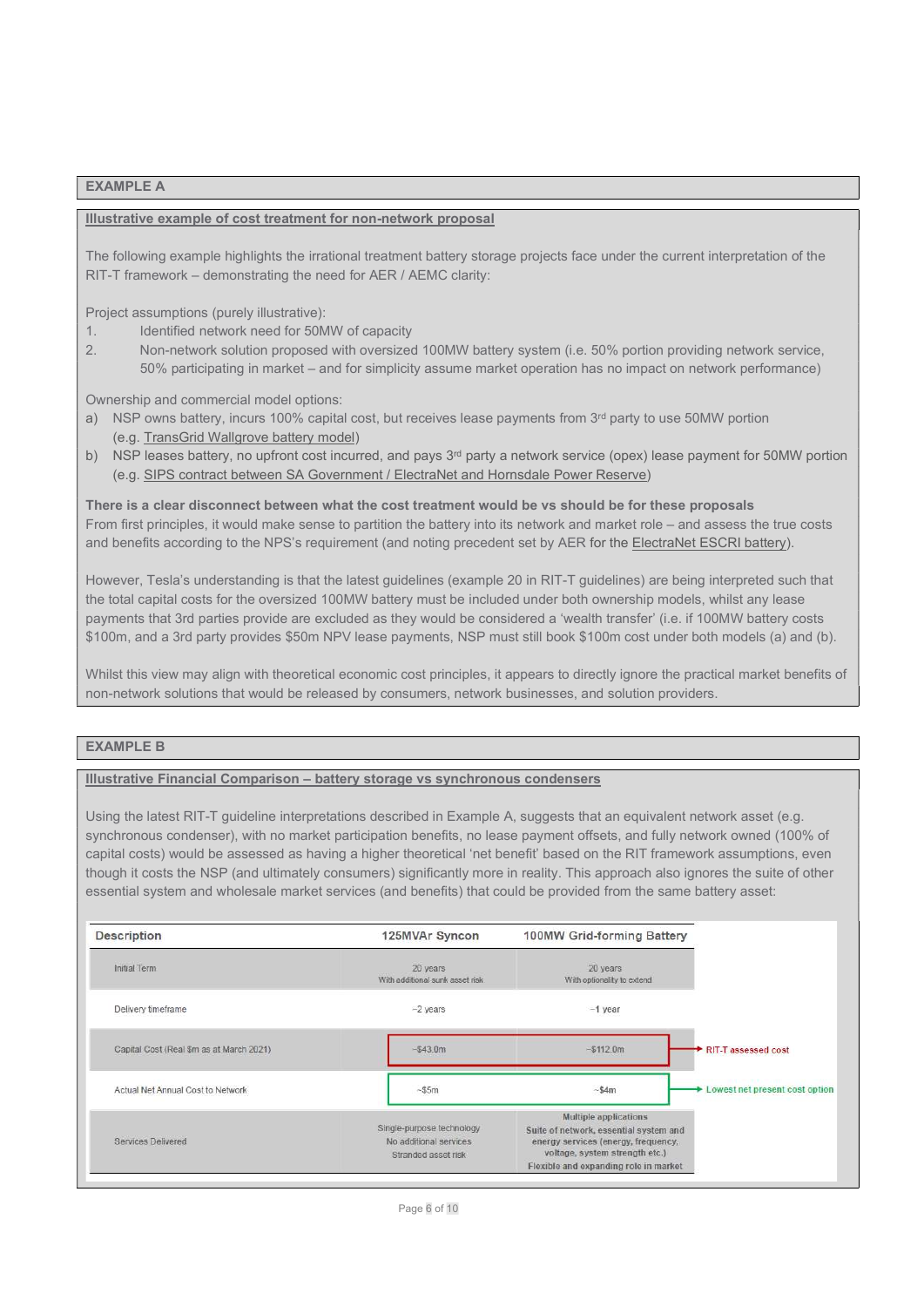#### EXAMPLE C

### Case study: Broken Hill

The Broken Hill RIT-T 'project assessment draft report' (PADR) consultation process has been ongoing since 2019, with a recent re-start to ensure assessment includes 'total economic costs and benefits' for all solutions irrespective of ownership:

- We understand this is based on new AER guidance, where lease payments (to/from TransGrid) will be ignored, whilst the total capital cost of all solutions are included in the assessment (even if they are not actually incurred by TransGrid).
- This will have a clear and substantially negative impact on battery storage proposals that are inherently multi-use assets that can be partitioned to serve multiple value-generating roles to multiple parties (as noted in the examples above).
- Combined with the ongoing challenges of capturing the additional market service benefits that storage provides (reduced wholesale energy prices, mitigation of disorderly bidding, value of frequency and essential system services, optionality benefits etc), these non-network solutions become further disadvantaged.
- Finally, we understand the updated guidance suggests that existing diesel turbine assets have a sunk cost that can be excluded from the investment expenditure analysis, making any alternative solution inherently uncompetitive. This also links to a broader issue on how carbon emissions are captured (if at all) in the transmission planning and regulatory processes more generally.

This framework is clearly disconnected from reality, as it fails to recognise battery storage systems are commonly oversized and portioned to provide additional market benefits. i.e: if TransGrid own the storage system, they must model full capital costs of an oversized MWh capacity system (even if they only need 250MWh to serve Broken Hill's needs); and if a 3rd party own the system, TransGrid still must include the full capex of the entire system, ignoring the fact that in practice they would only be paying annual lease payments for a network service portion they need to reserve / have available.

The Broken Hill PADR provides an instructive (and live) example of the disconnect between economic modelling (underpinned by AER RIT guidelines), vs actual commercial and consumer realities that decision makers must incorporate and are required to enable optimal solutions that drive lowest-cost impacts to consumers over the long-term (i.e. uphold the principles of the NEO). Even if NSPs want to explore innovative solutions such as battery storage (e.g. TransGrid's Wallgrove Grid Battery), they will face intractable barriers unless these projects are pilots progressed outside the RIT-T, or leverage substantial external funding (e.g. government or ARENA).

# EXAMPLE D

#### Case study: Improving stability in south-western NSW<sup>5</sup>

Another recently released PADR highlights a similar challenge for non-network options to be appropriately valued under the latest AER RIT-T guidelines.

The preferred solution is option 1A – a new 330 kV transmission line between Darlington Point and the new Dinawan substation, which is being constructed for EnergyConnect. It is the only option with positive expected net benefits on a weighted basis across all scenarios (aligning with the AEMO ISP scenarios). We make the following high-level observations:

- There was significant variance between option outcomes based on each scenario, with even Option 1A modelled to have net costs for the 'Central' scenario. This highlights just how sensitive modelling outcomes are to input assumptions.
- Conversely, the stand-alone battery storage solution was modelled to have a net cost outcome in all but the step-change scenario (despite having consistently the highest gross benefits).
- With this level of uncertainty, it implies optionality and deployment flexibility is inherently valuable (e.g. what is the least cost solution to address identified need, that may avoid a sunk cost for 25+ years from single-use assets). It also suggests further assessment is required to justify why battery storage costs are modelled as being so high to reduce the substantial gross benefit to result in a large net cost.
- We understand there is an additional (uncaptured) cost / risk to developing greenfield network solutions as they require more social licence, timing, community engagement and land requirements than significantly more compact, more

<sup>&</sup>lt;sup>5</sup> See TransGrid **PADR**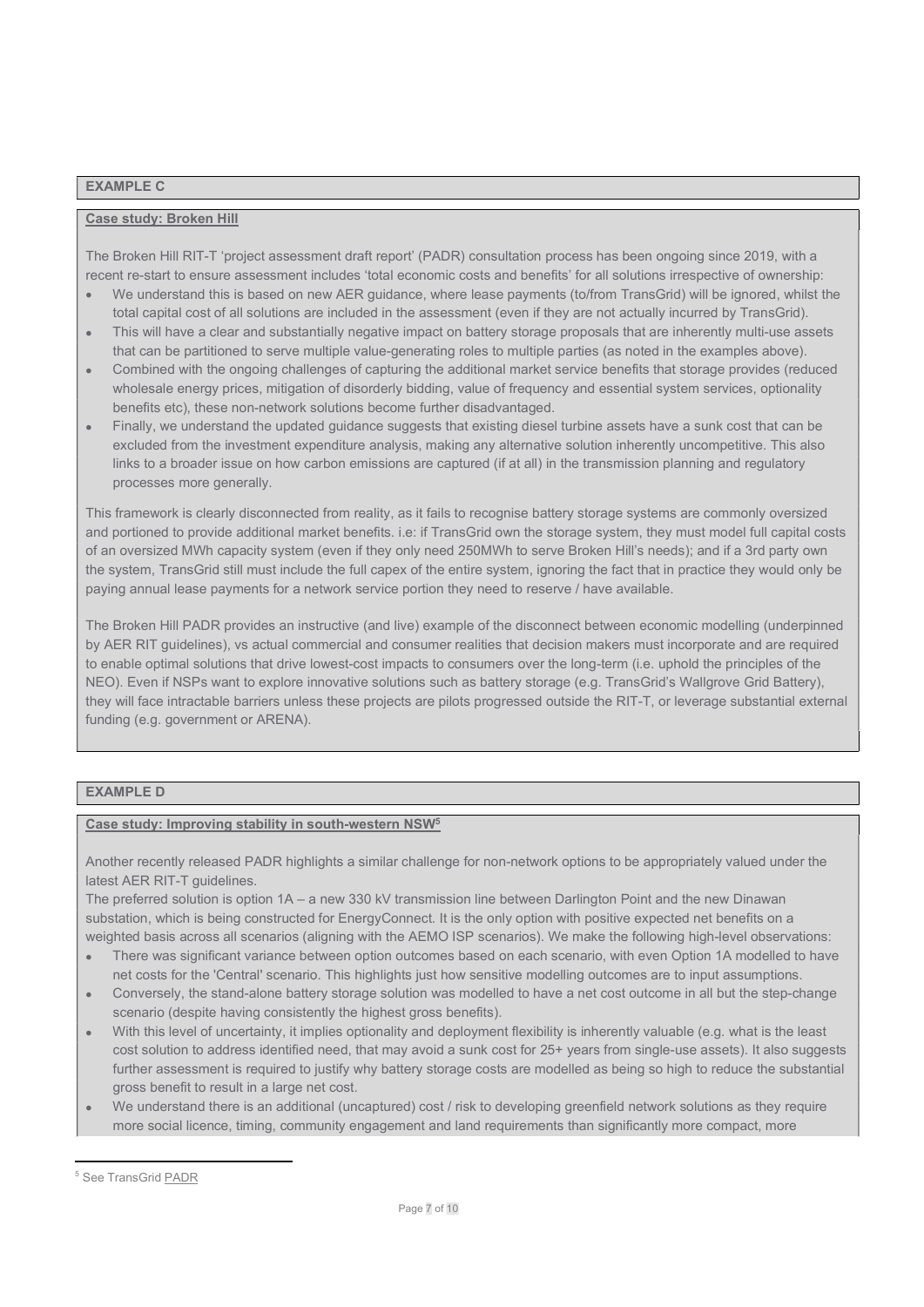innovative non-network options that can avoid many of these issues (e.g. virtual transmission). These costs/ risks will only increase as the transition accelerates and GWs of renewable, storage and billions in network investments gets deployed across the NEM in the coming decades, and may no longer be able to fall back on compulsory acquisition provisions used by NSPs historically.

Whilst the underlying EY modelling provides some additional transparency on the approach taken, it also raises additional interpretation questions on what is driving these outcomes:

- As the PADR outlines, "market benefits of all options are primarily derived from avoided generator dispatch cost, avoided and deferred capital costs associated with new generation and storage capacity and lower transmission costs associated with connecting REZ"
- So the modelling does not capture optionality, competition benefits, ancillary service benefits, and sensitivity to early coal retirements (which drive much of the avoided dispatch cost benefits of 1A). It also excludes the benefits of batteries to alleviate immediate flow constraints ahead of EnergyConnect on the basis these benefits are not material and time limited.
- Similarly, if VNI West commissioning is accelerated, then all network options would have a net cost, and it would appear there would be no sensible option. However, battery solutions are an order of magnitude lower cost than new transmission lines (both in absolute capex and in real 'lease model' terms). In reality, the battery option would not require full capital cost to be incurred by the NSP, and instead could be structured as a flexible lease payment to provide network services in addition to market participation (removing the stranded asset risk relative to other network only options).
- Despite being referred to, it is unclear how the additional market participant value (i.e. the capacity used for market participation) has been captured in the modelling, as this requires a complex forecast of wholesale market revenues and assumptions of bidding optimisation based on operator preferences.

As the PADR outlines (for all scenarios modelled), whilst "the battery options are estimated to provide the greatest level of gross benefits of all options, the significantly greater capital cost of these options means that they also have significant net costs associated with them".

Again, this clearly demonstrates the barriers and disconnect with the RIT-T guidelines forcing "the full capital and operating costs of the option" to be included, potentially leading to inefficient investment decisions.

## Process Issues

### Asymmetric resourcing requirements vs reward

A final area that presents a challenge to non-network proponents is the RIT process itself. There is a clear unevenness in the ability for prospective parties to engage in opportunities – requiring proponents to scan across a significant volume of RIT-D/T announcements, follow consultation reports through the initial, draft and final stages, and (based on our recent experiences) invest heavily in ensuring assumptions are correct, ensure technology inputs are being factored into models correctly, dedicate significant engineering capacity to support NSP engineers integrate a non-network solution into existing models, and attempt to clarify and ensure appropriate treatment of the costs and benefits under the RIT framework.

We understand some of this burden will be alleviated by the AEMO centralizing the key assumptions and coordinating the initial element of the RIT-Ts for actionable Integrated System Plan projects. However, the intensive requirement on proponent's time and resourcing is still a key concern, particularly where the RIT-T may only be the first stage in determining a 'preferred option' before NSPs go to market and run additional competitive processes. In effect, this may provide additional context for why non-network proponents are dissuaded from participating in the process, despite having an optimal solution.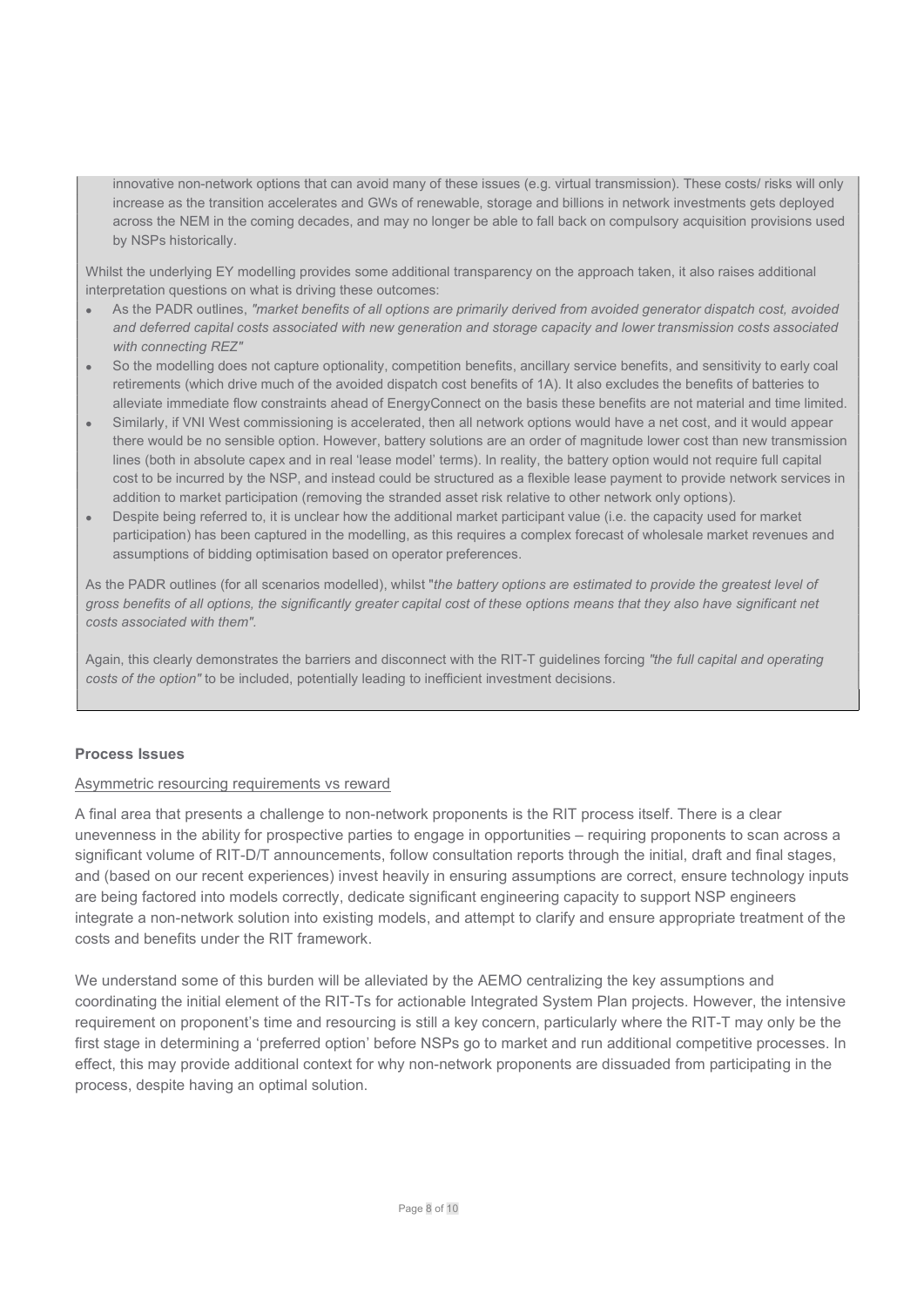# Material changes in project costs

Tesla also recommends additional governance and guidance to support NSPs seeking fair and transparent costs across all proposals – i.e. there appears a gaming risk, where some solution providers may strategically discount the actual capital and operational costs to gain preferred project status (i.e. win the RIT-T net benefits test), only to adjust cost estimates upwards at the contracting stage, citing 'external factors', and with the knowledge that NSPs and government policy makers may have already committed and be unwilling to reverse course, despite the cost escalations.

One potential solution to this is to use more general cost assumptions, for example leveraging the public and heavily consulted on AEMO Input Assumptions and Scenarios Report (which in turn relies on CSIRO's GenCost models for generation and storage build costs<sup>6</sup>). If any large discrepancies exist between these general \$/kW or \$/KWh metrics and solution proposal costs, they should be justifiable and explained in the PADR.

We welcome any further clarity the AEMC and AER can provide on these points of process.

# Proposed Recommendations

Noting the significant quantum of network investment (over \$20 billion forecast in AEMO's 2020 ISP) already progressing in order to be deployed and operational by the 2030s, Tesla recommends any high benefit, no- regret solutions or clear actions to the issues arising out of Stage 1 of this review be progressed rapidly and independently of the Stage 2 round of consultations, to avoid additional delay that would otherwise perpetuate inefficiencies and unnecessarily increase costs for consumers.

For example, if there is a clearly identified need and consensus on providing a guidance note to support assessment of non-network options, that action should be expedited immediately. The alternative of waiting until 2023 or later would clearly not be keeping pace with the energy transition, particularly given many of the large investment decisions for transmission are already occurring. Similarly, if there are complex issues that give rise to more significant overhaul of the RIT framework requiring much more detailed analysis, design and consultation, it seems unwarranted to hold up the simple elements that can be actioned independently for immediate gain.

We summarise our key recommendations below:

- 1. Create supplementary RIT guidelines to ensure all appropriate market values (particularly those that are hard to monetise) are taken into account. For non-network proponents there can be a wide range of FCAS and other system security services that provide significant benefits, typically not captured under current RIT assessments. The AEMC / AER can provide additional insight and transparency on how these values should be included for non-network solutions, such as battery storage, through worked examples and additional guidance for NSPs.
	- The AER can provide an immediate interim guidance note on the full list of benefits for non-network / storage projects – this would be extremely valuable to NSPs, consultants and solution proponents
	- Additional guidance on network ownership and/or procurement of storage services in particular will support future uptake of storage ahead of market reforms (e.g. system strength) and help address existing information and risk asymmetries
- 2. Clarity on cost benefit modelling building on the examples above, we recommend the AEMC work with the AER to provide further clarity on how costs and benefits are treated for non-network options to ensure efficient and fair assessment. This will be particularly important for projects that partition assets across multiple network

<sup>6</sup> See CSIRO GenCost 2021